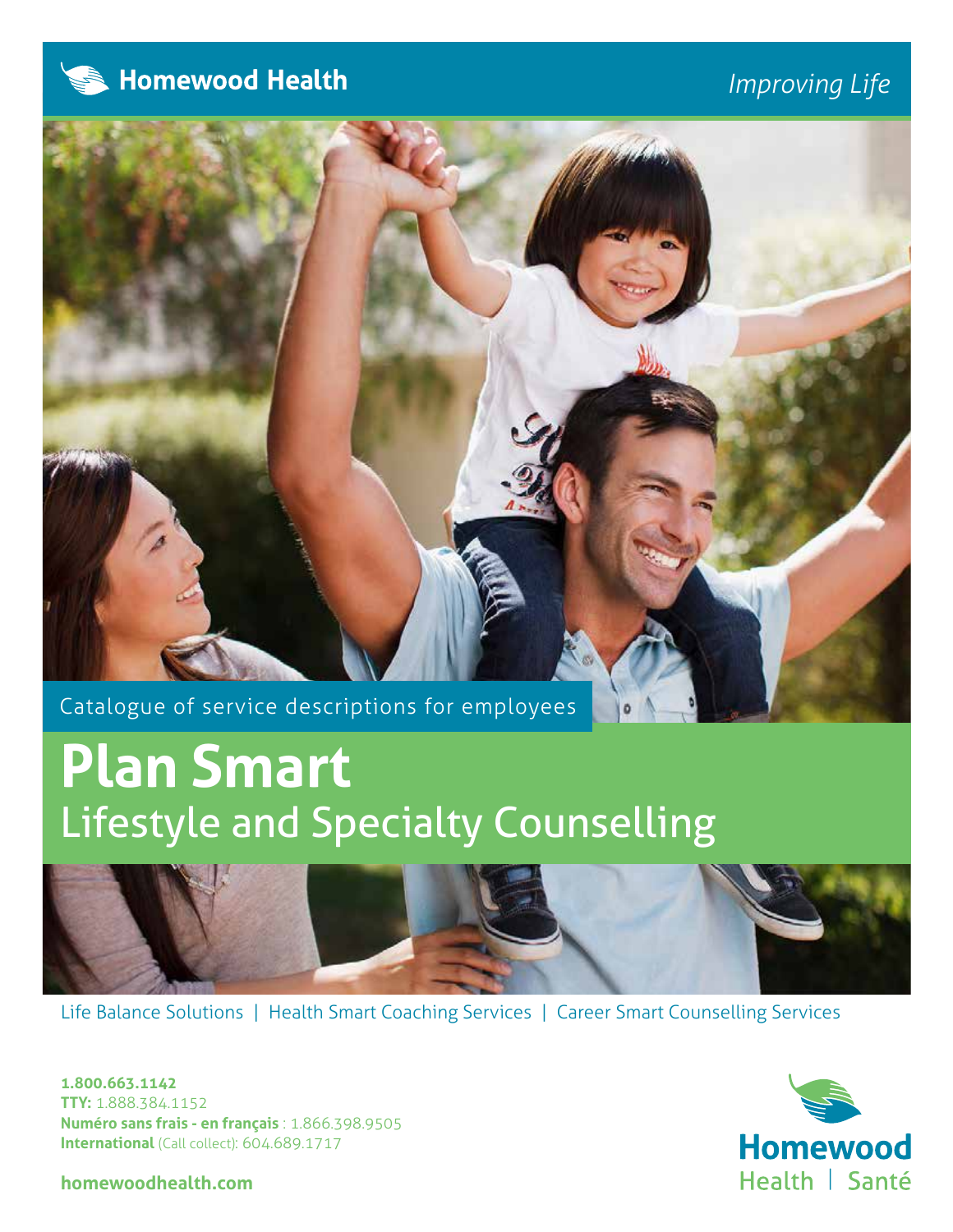# **Table of Contents**

## **Life Balance Solutions**

| New Parent Support            |   |
|-------------------------------|---|
| Childcare and Parenting       |   |
| Elder and Family Care         | 5 |
| Relationship Solutions        | ĥ |
| <b>Financial Consultation</b> |   |
| Legal Advisory                |   |

# **Health Smart Coaching Services**

| 12 Weeks to Wellness     |    |
|--------------------------|----|
| Nutritional Counselling  | 10 |
| <b>Smoking Cessation</b> |    |

# **Career Smart Counselling Services**

| Career Counselling      | 17 |
|-------------------------|----|
| Pre-Retirement Planning | 13 |
| Shift Worker Support    |    |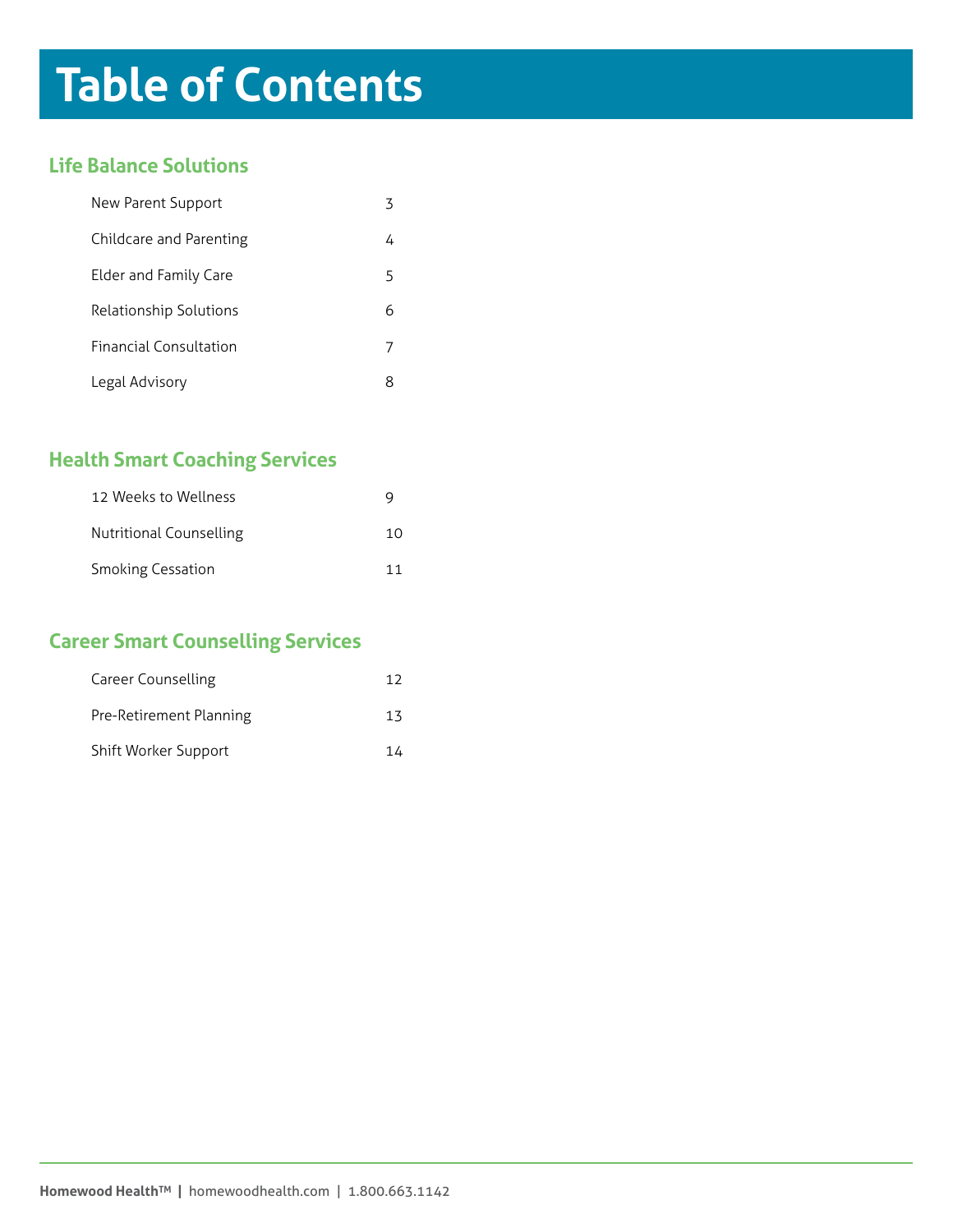# **New Parent Support**



**Having a baby is one of the most special times in a person's life. For both moms and dads, looking after that precious miracle of life is incredibly rewarding…and a little daunting. Most of us don't receive any formal training when it comes to parenting a newborn, but with some education and support, you can be confident that you are doing all the right things.**

### **Be assured your baby's needs are being met!**

- **Need practical advice?** Being responsible for a baby's many needs leaves some parents feeling overwhelmed. We can provide answers to ease your concerns.
- **Feeling a little blue?** Many women experience mood swings after giving birth. If you have postpartum blues, talking it over with a professional can be helpful.
- **New to fatherhood?** Because babies don't come into the world with a set of instructions, information and support can help new dads handle their new role with confidence.
- **Transitioning back to work?** Making a successful transition after maternity or parental leave is critical for parents. We can help make it a little easier for everyone.

### **One call is all it takes to get started.**

Plan Smart empowers you with the information and support you need to be the best parent possible. We make it simple to get started and guide you step-by-step. When you call our Client Services Centre, here's what you can expect:

- 1. We ask a few questions to make sure you receive the customized service that will be most helpful.
- 2. We arrange for one of our childcare specialists to call you and walk you through the types of support you could benefit from—written materials, internet resources, printed materials, and more.
- 3. We'll be in touch with you as often as you need while you're using the materials, and help you build the confidence to solve almost any parenting challenge.



**Plan Smart can help you make new parenting more rewarding.**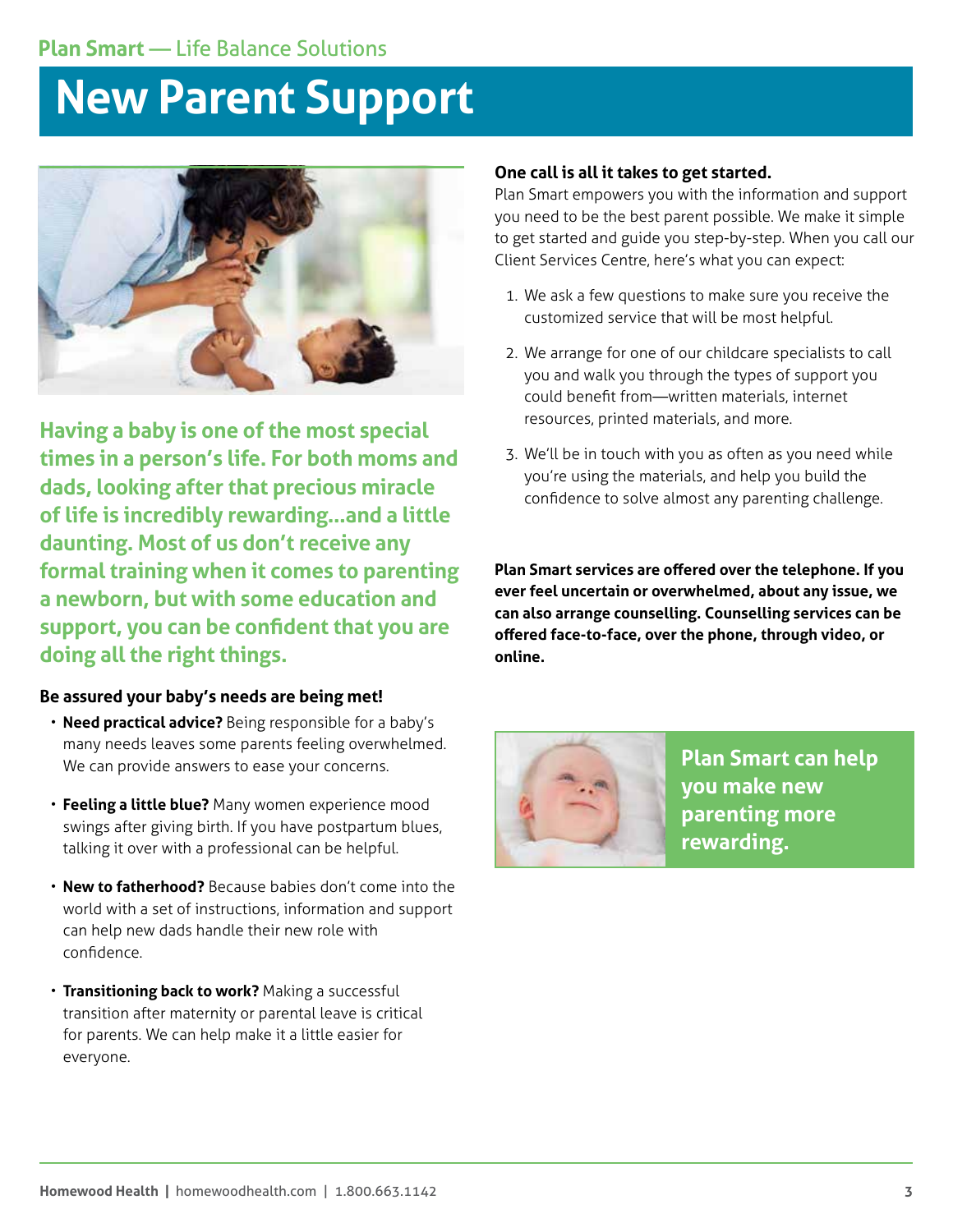# **Childcare and Parenting**



**Being a parent is one of the most important and complex experiences in life. Do you question whether you are doing the right things? Do you occasionally feel overwhelmed? With helpful tools, support, and guidance, you can be the great parent you want to be.**

## **Be the best parent you can be!**

- **Looking for coaching and support?** We can help inform and guide you.
- **Need child-related resources?** We can do the research for you (e.g. daycare, after-school care, school work assistance).
- **Blending families?** We can assist you in creating a harmonious family structure.
- **Nurturing a child with special needs or gifts?** We can provide you with tools and approaches to help your child excel.

## **One call is all it takes to get started.**

Plan Smart empowers you with the information and support you need to be the best parent you can be. We make it simple to get started and guide you step-by-step. When you call our Client Services Centre, here's what you can expect:

- 1. We ask a few questions to make sure you receive the customized service that will be most helpful.
- 2. We arrange for one of our childcare specialists to call you and walk you through the types of support that you could benefit from—written materials, internet resources, printed materials, and more.
- 3. We'll be in touch with you as often as you need while you're using the materials, and help you build the confidence to solve almost any parenting challenge.

**Plan Smart services are offered over the telephone. If you ever feel uncertain or overwhelmed, about any issue, we can also arrange counselling. Counselling services can be offered face-to-face, over the phone, through video, or online.** 



**Plan Smart can help you change your life — and your child's.**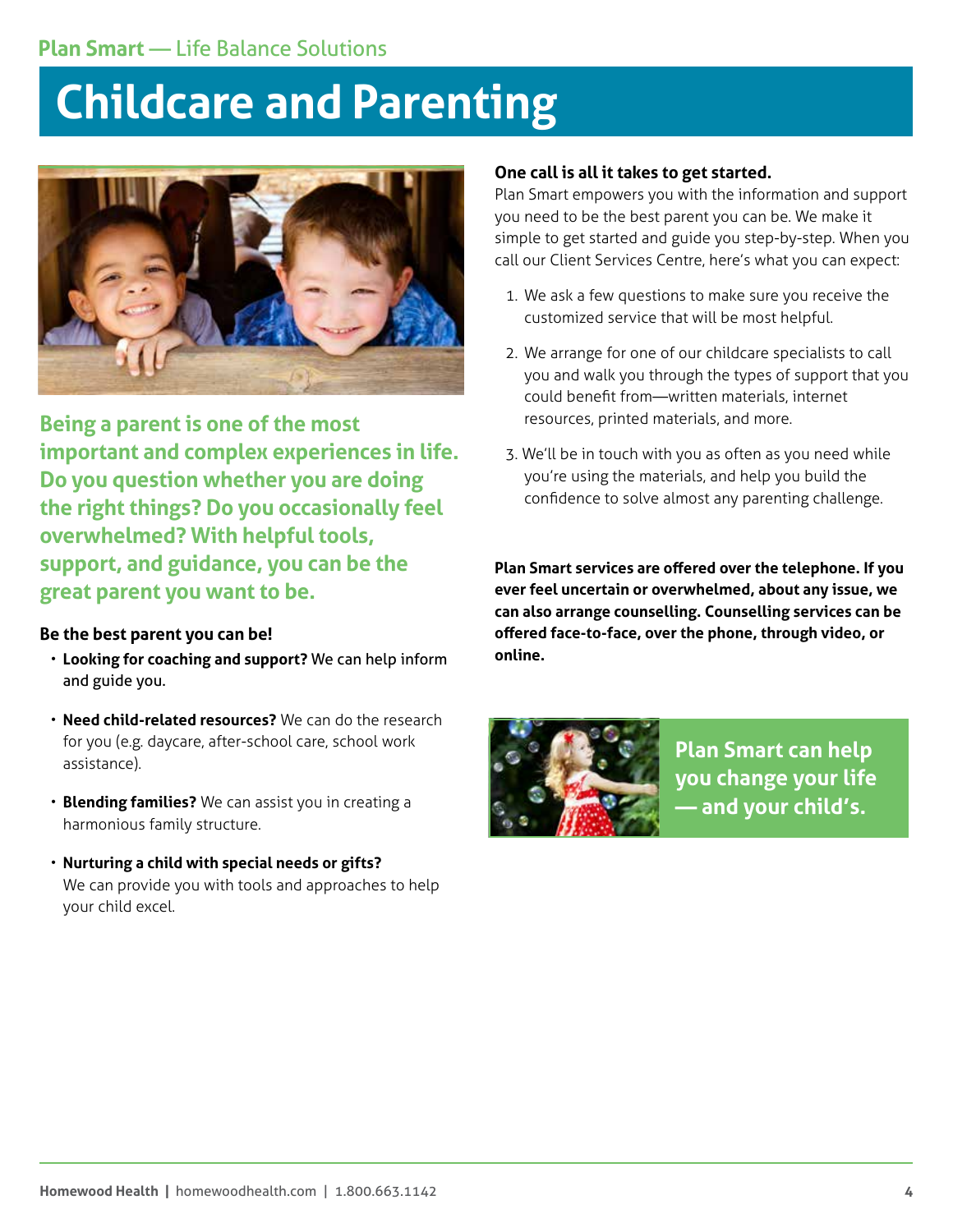# **Elder and Family Care**



**Balancing career responsibilities with family responsibilities is the reality for most of us, and generally we manage just fine. However, if you take on the extra demands of caring for an elderly or ill relative, or find you are carrying a particularly heavy load, having a professional point you in the right direction may be all that you need to relieve your stress and anxieties.**

### **Be in control of your work-life responsibilities!**

- **Need to resolve an elderly loved one's housing problem?** We can do the research and work with you to develop a suitable plan.
- **Worried about your parents' future?** Our eldercare specialists will work with you to plan for a range of possibilities.
- **Coordinating distant care?** We will find the information you need, whether your loved one lives across the country or across the world.
- **Need palliative or respite care?** We can source appropriate, qualified care to help you out.

#### **One call is all it takes to get started.**

Plan Smart empowers you with the information and support you need to help your elderly or ill loved one and help you maintain work-life balance. We make it simple to get started and guide you step-by-step. When you call our Client Services Centre, here's what you can expect:

- 1. We ask a few questions to make sure you receive the customized service that will be most helpful.
- 2. We arrange for one of our caregiving specialists to call you and walk you through the types of support that you could benefit from—written materials, internet resources, and printed materials, personalized for you.
- 3. We'll be in touch with you as often as you need while you're using the materials, and help you build the confidence to solve almost any caregiving challenge.

**Plan Smart services are offered over the telephone. If you ever feel uncertain or overwhelmed, about any issue, we can also arrange counselling. Counselling services can be offered face-to-face, over the phone, through video, or online.**



**Plan Smart can help you achieve work-life balance.**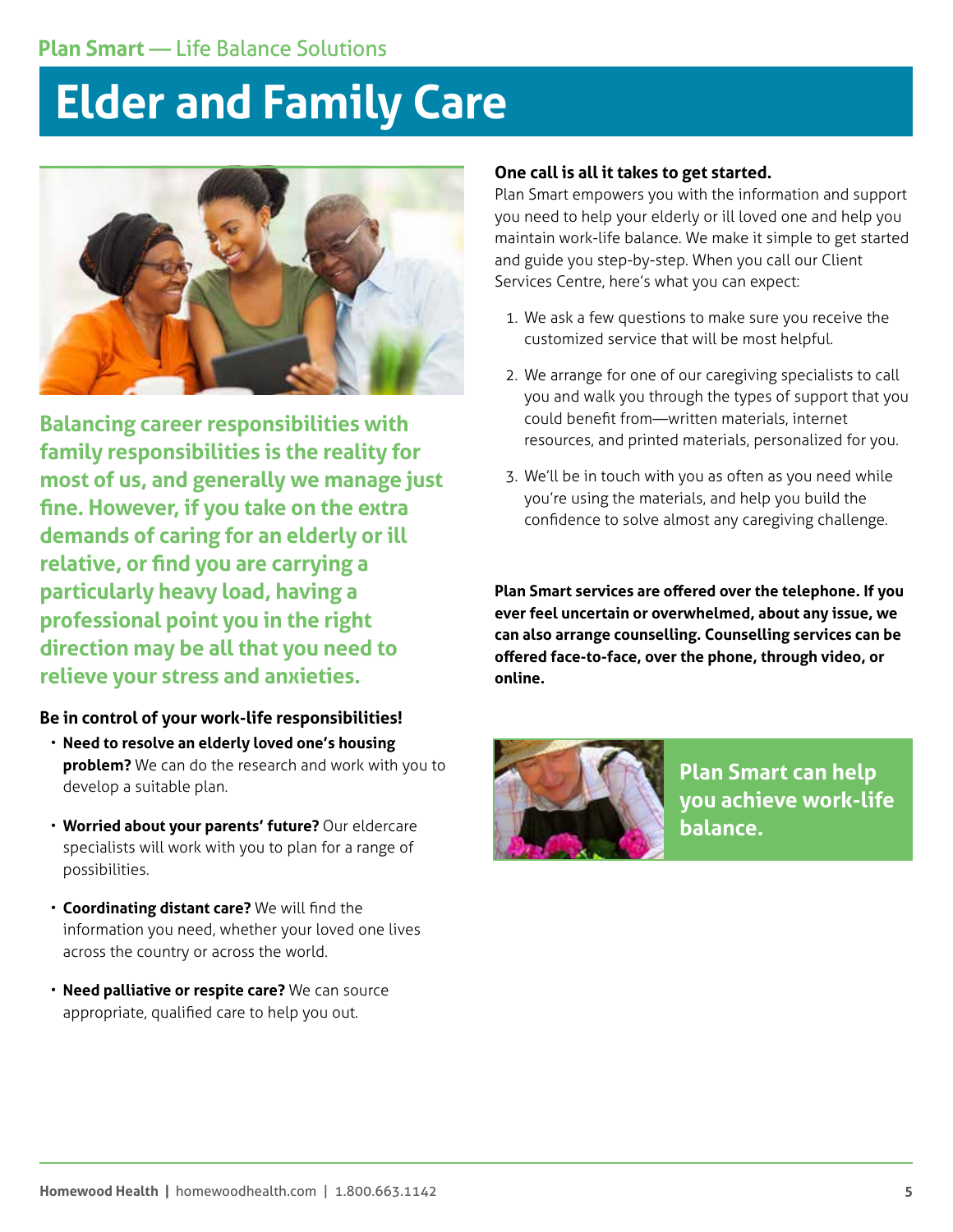# **Relationship Solutions**



**Finding the time to care for, and nurture, our intimate relationships with others can be challenging. Relationship Solutions will help you take a proactive approach to enhancing your relationships. Coaching and a Relationship Solutions resource kit are included in this service.**

## **Enhance your relationship!**

- • **Need help communicating with your loved one?** We can help you learn the importance of communication, honesty, and forgiveness.
- **Want to get the spark back?** We can help couples relate to each other so they can keep the relationship fresh.
- **Juggling kids, work, and your love life?** Today's couples are busy. We can provide tips to help you learn how to make time for each other.
- **Need help resolving a conflict?** Learn how to work out differences constructively, and how to communicate and appreciate each other's point of view.

## **The Relationship Solutions resource kit includes:**

- A two-part educational workbook with information on how to enhance communication, and a series of exercises designed to encourage you, and your partner, to re-engage with each other.
- A recognized and respected relationship self-help book, focused on improving relationship communication and resolving conflict.
- Additional tools to support behaviour change in a fun and meaningful way.



**Plan Smart can help you enhance your relationship.**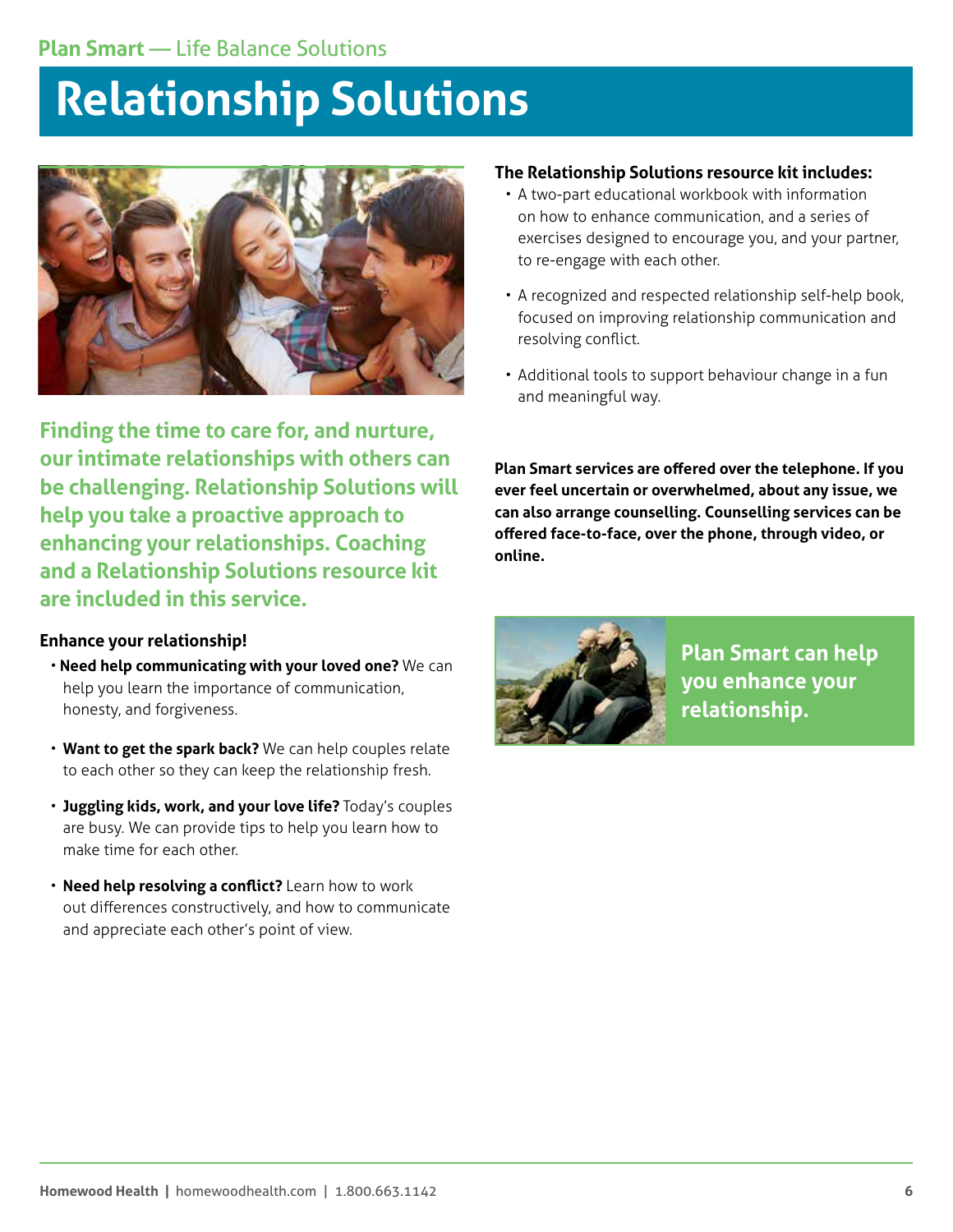# **Financial Consultation**



**Achieving financial peace of mind is possible. By taking the right steps you can maintain a positive cash flow, get out of financial trouble, and be financially prepared should difficulties or a crisis arise. Working with a financial expert can help you gain control of your money.** 

### **Ensure your financial house is in order!**

- **Want to be in control of your money?** We can help you assess your situation, develop a budget, and create strategies to improve your financial health.
- **In over your head?** We'll explore debt resolution options with you and establish an orderly payment of debts program.
- **Not sure what a FICO score is?** We can work with you to improve your credit rating and ensure your credit file is accurate and working for you.
- **Coping with a life transition?** If you're struggling with an illness or disability, job loss or job transition, separation or divorce, or imminent retirement, we can help.

### **One call is all it takes to get started.**

Plan Smart empowers you with the information and support you need to help you achieve financial peace of mind. We make it simple to get started and guide you step-by-step. When you call our Client Services Centre, here's what you can expect:

- 1. We ask a few questions to make sure you receive the customized service that will be most helpful.
- 2. We arrange for one of our financial experts to call you to discuss your financial situation.
- 3. We provide ongoing coaching to help you build the confidence to solve your financial challenge.

**Plan Smart services are offered over the telephone. If you ever feel uncertain or overwhelmed, about any issue, we can also arrange counselling. Counselling services can be offered face-to-face, over the phone, through video, or online.**



**Plan Smart can help you achieve financial peace of mind.**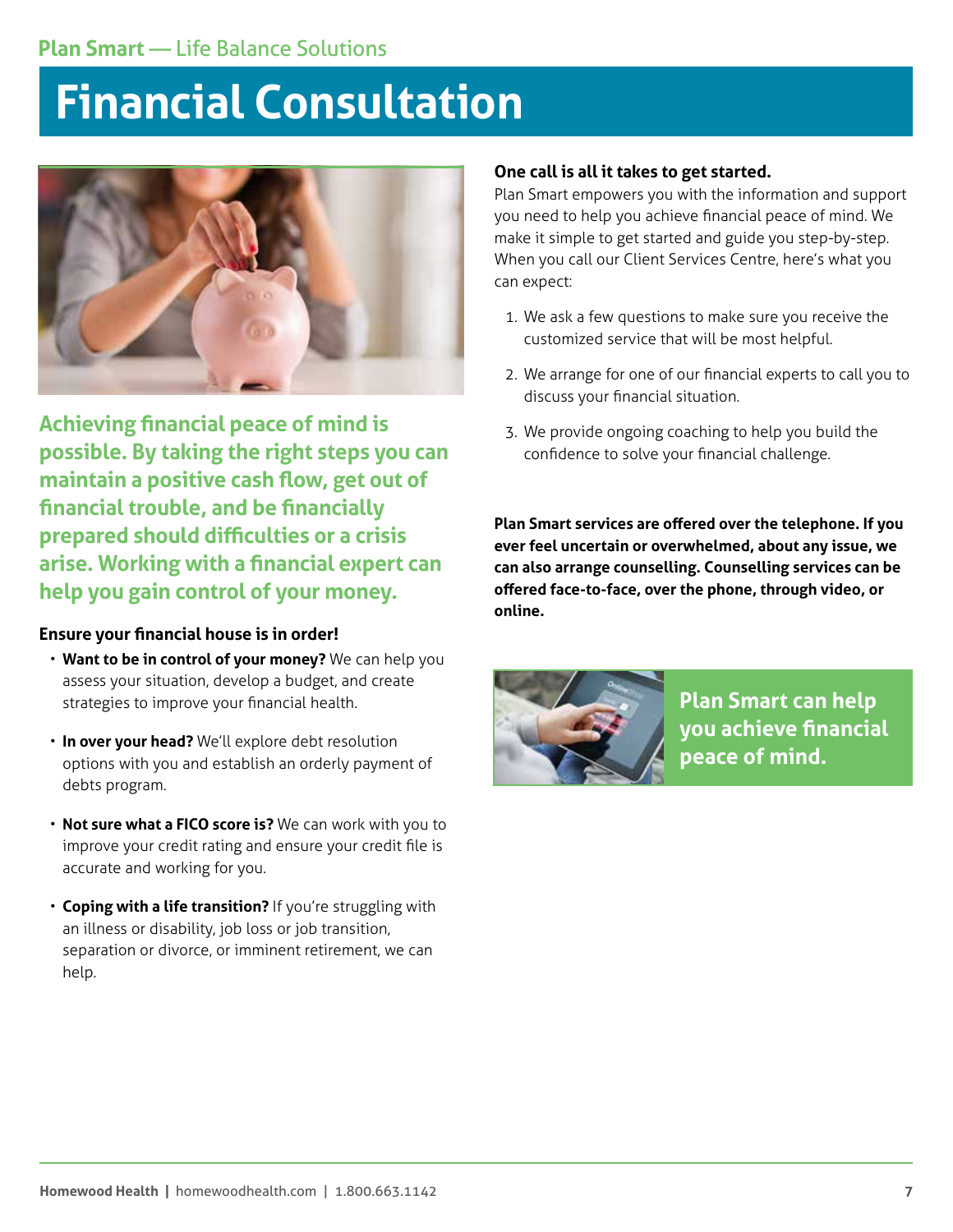# **Legal Advisory**



**Are you feeling a little bewildered and overwhelmed when it comes to sorting out legal matters, or finding an affordable and helpful lawyer? Our Legal Advisory service provides easy and convenient access to a network of experienced lawyers.**

#### **Manage your legal affairs with confidence!**

- **Going through a separation?** We can help you work out child custody and visitation rights.
- **Want to take someone to small claims court?** We can help you receive legal advice first.
- **Avoiding writing your will?** We can help you so you can relax knowing your affairs are in order should the unexpected happen.
- **Wondering what your rights are in a landlord-tenant dispute?** Whether you are the tenant or the landlord, a legal opinion can be very helpful.

#### **One call is all it takes to get started.**

Plan Smart empowers you with the information and support you need to help you deal with your legal affairs. We make it simple to get started and guide you step-by-step. When you call our Client Services Centre, here's what you can expect:

- 1. We ask a few specific questions to make sure you receive the customized service that will be most helpful.
- 2. We arrange for a lawyer to call you to discuss your legal situation.
- 3. A lawyer will provide advice over the phone, and will ensure your specific needs are met.
- 4. This service does not include legal representation or the preparation of legal documents. If you require an attorney to represent you, a referral can be made to someone in your area. Legal Advisory provides a preferential rate on most services of up to 25% off the quoted legal fees.



**Plan Smart can help answer all your legal questions.**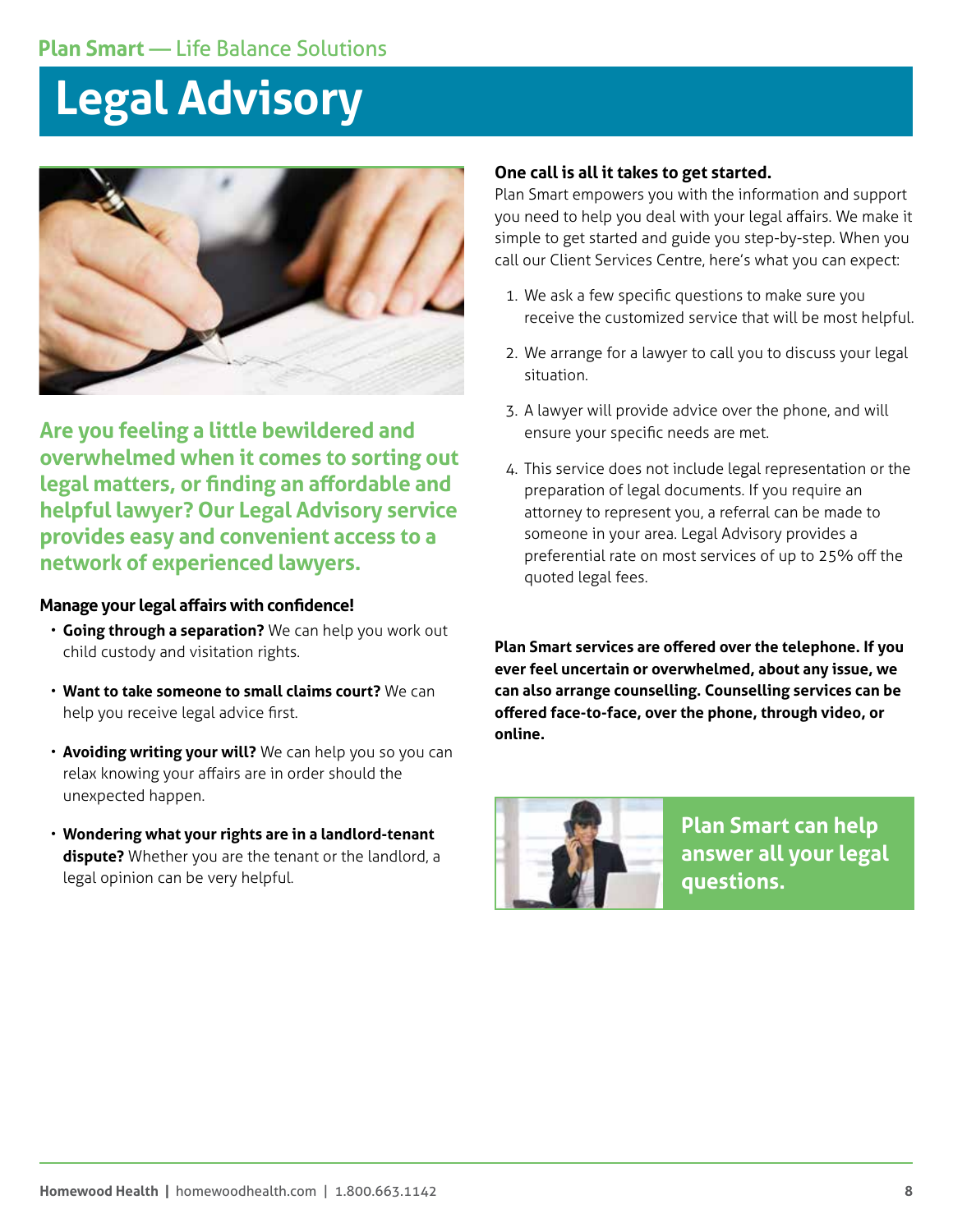# **12 Weeks to Wellness**



**Ready to take your health and well-being to the next level? Our** *12 Weeks to Wellness Program* **may be what you are looking for. Our program uses a comprehensive, self-directed approach to support behaviour change. You will have access to life coaching, nutritional counselling, and health risk assessment over a 12-week period.**

### **Be fit, healthy, and feel great!**

- **Not sure where to begin?** You can start with a health risk assessment to identify any health issues, and from there our experts work with you to develop a personalized plan.
- **Can't stick with 'get-fit' resolutions?** Our program includes a workbook and a stress assessment, all geared to develop new habits you can stick with.
- **Want to focus on specific areas of need?** Our experts can help you take a holistic approach to address your needs and improve your overall health and well-being.
- **Need to support other lifestyle changes?** Maybe you've just quit smoking or drinking, or made some other major change. Committing to a 12 week comprehensive program can be the boost you need to succeed.

#### **One call is all it takes to get started.**

Plan Smart empowers you with the information and support you need to take a comprehensive approach to behaviour change. We make it simple to get started and guide you step-by-step. When you call our Client Services Centre, here's what you can expect:

- 1. We ask a few questions to make sure you receive the customized service that will be most helpful.
- 2. We arrange for a 12 Weeks to Wellness expert to set you up with a health risk assessment, coaching, counselling, and personal training.
- 3. You also receive a 12 Weeks to Wellness Workbook, nutritional counselling (optional), and a self-assessment stress management tool.

**Plan Smart services are offered over the telephone. If you ever feel uncertain or overwhelmed, about any issue, we can also arrange counselling. Counselling services can be offered face-to-face, over the phone, through video, or online.**



**Plan Smart can help you take a holistic approach to health and wellness.**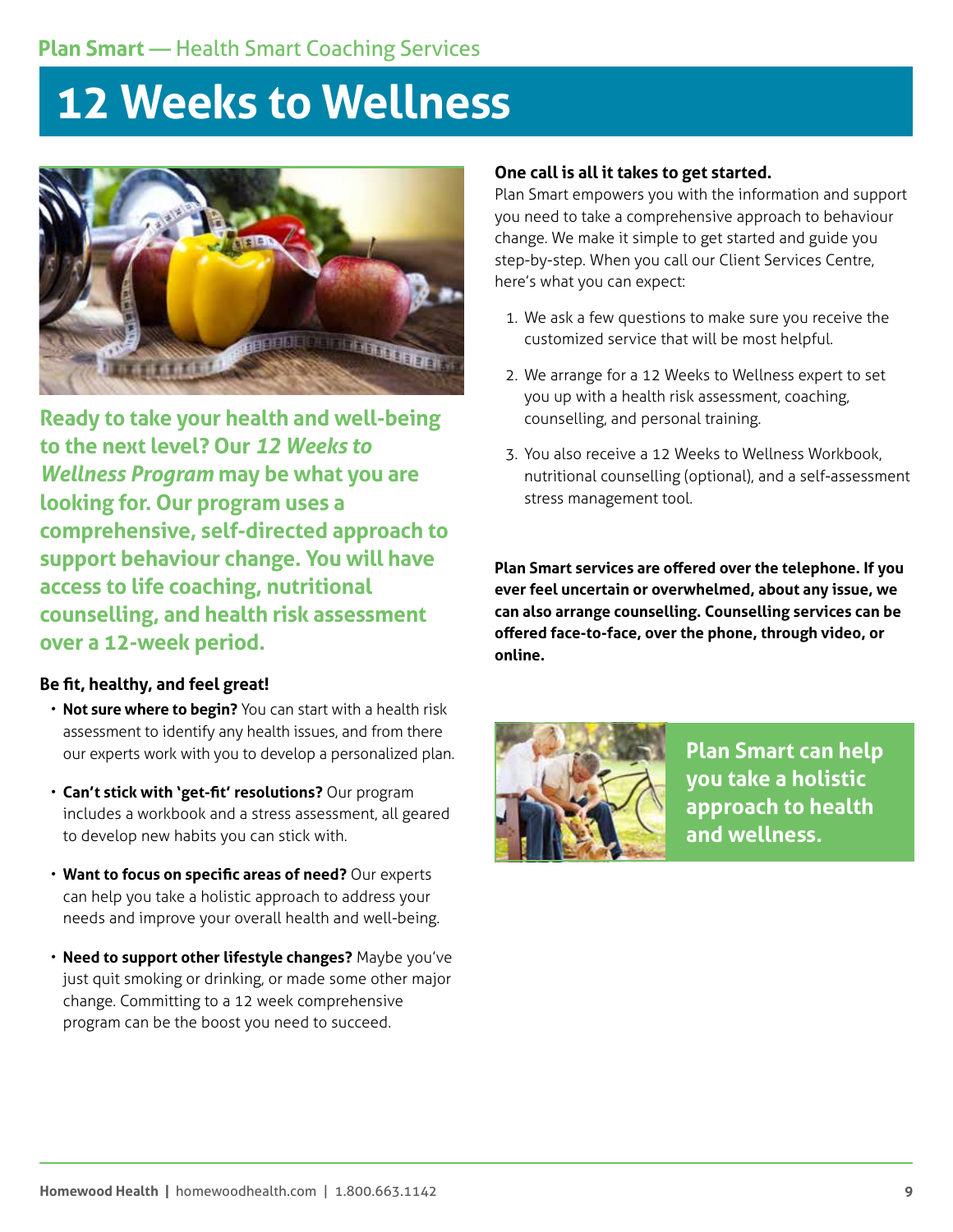# **Nutritional Counselling**



**Eating is one of life's greatest pleasures. It's also an area in life where we can get into trouble if we aren't careful. Working with a nutritional counsellor can help you sort through the conflicting information that's out there and develop a dietary plan that works for you.** 

## **Eat right and feel great!**

- **Struggling with your weight?** Losing weight and keeping it off may mean changing what you eat. Our registered dietitians provide up-to-date, evidence-informed nutrition information to help maintain a consistent approach to weight loss.
- **Need to eat a more heart-healthy diet?** We work with you to develop a personalized food plan.
- **Want to boost your energy levels?** Making simple changes to your diet can increase your energy and help you feel better. We can help you develop a nutrition plan that can be easily integrated into your lifestyle.
- **Have special dietary needs?** Sometimes we need to develop specialized diets to avoid problems (e.g. high cholesterol, Type 2 diabetes, lactose intolerance, irritable bowel). Working with a dietitian makes planning the right diet easier.

## **One call is all it takes to get started.**

Plan Smart empowers you with information and support to ensure nutritional plans are easily integrated into your lifestyle. We make it simple to get started and guide you step-by-step. When you call our Client Services Centre, here's what you can expect:

- 1. We ask a few questions to make sure you receive the customized service that will be most helpful.
- 2. We arrange for a Registered Dietitian to conduct an assessment of your dietary needs and work with you to develop personalized food plans, provide nutritional information, and offer 'how to' advice and coaching, all by phone.
- 3. A dietitian will provide one-on-one coaching as needed.

**Plan Smart services are offered over the telephone. If you ever feel uncertain or overwhelmed, about any issue, we can also arrange counselling. Counselling services can be offered face-to-face, over the phone, through video, or online.** 



**Plan Smart can help you eat healthy, lose weight, and build your energy and disease resistance.**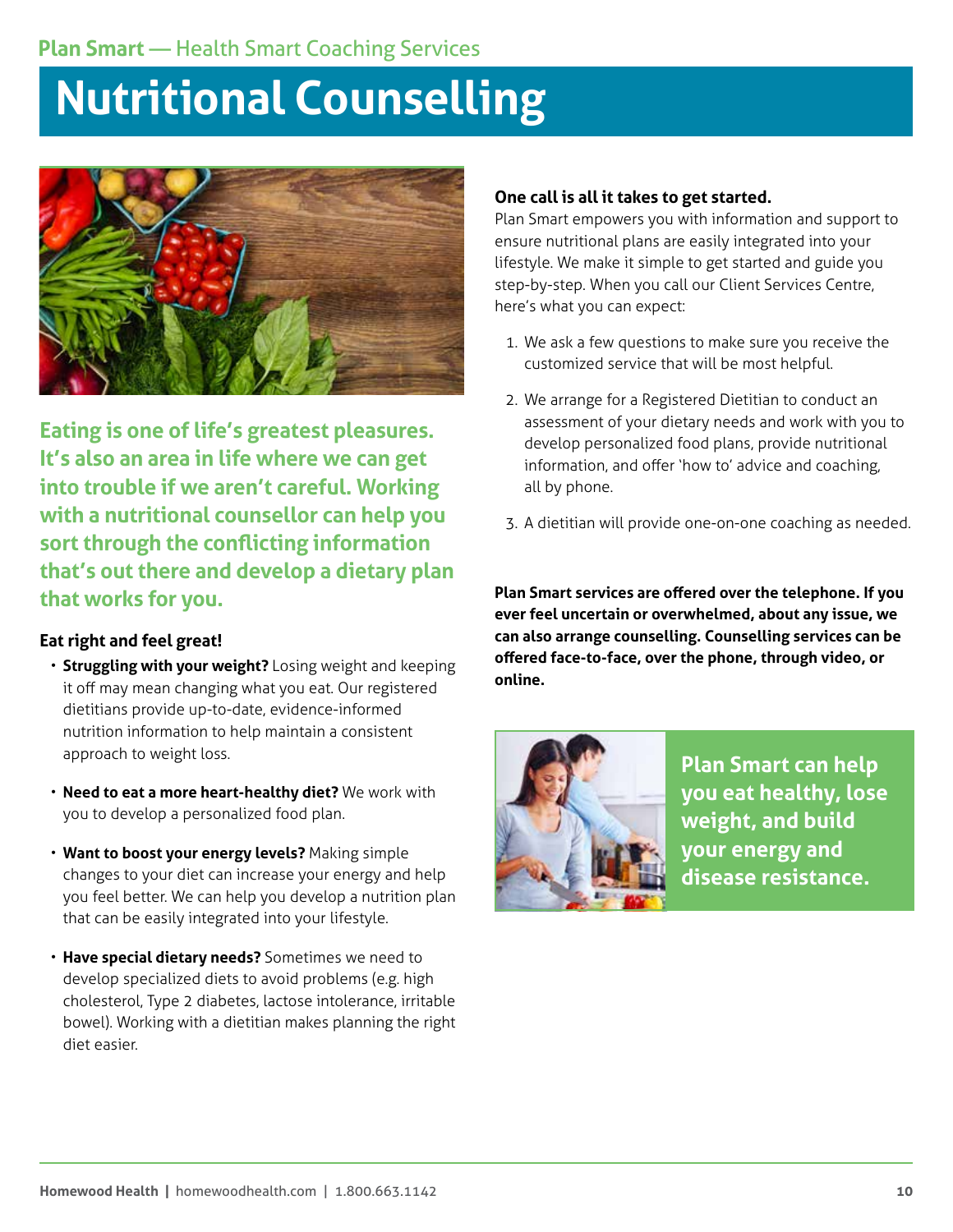# **Smoking Cessation Program**

<sup>ronday</sup> Time to quit

**If you are a smoker who has tried quitting, you know how difficult it can be. Smoking is very addictive and quitting requires considerable planning, determination, and courage. Our program addresses the psychological and physical dependence and creates a foundation for successful behaviour change.** 

## **Be a healthy, happy ex-smoker!**

- **Need a personal coach?** We can help you decide to quit, figure out when to start, what method or combination of methods to use, and we will be there to support you if you are tempted to pick up a cigarette again.
- **Dealing with withdrawal?** If you are feeling depressed, have trouble sleeping or concentrating, or have developed an increased appetite, we can help with suggestions and support.
- **Need to 'unlink' from your triggers?** If smoking has become linked with everything you do—from drinking coffee to watching the evening news—we can help you overcome the mental challenges of quitting.
- **Ready to make lifestyle changes?** If you want to make other changes such as starting an exercise program, eating healthy, or taking up meditation in order to feel better, we can make recommendations that will support you moving forward.

### **One call is all it takes to get started.**

Plan Smart empowers you with the information and support you need to help you quit smoking and remain smoke-free. We make it simple to start and guide you step-by-step. When you call our Client Services Centre, here's what you can expect:

- 1. We ask a few specific questions to make sure you receive the customized service that will be most helpful.
- 2. We arrange for one of our counsellors to call you and walk you through the types of support that you could benefit from—an online smoking cessation e-Course, printed materials, and more.
- 3. We'll be there to provide one-on-one coaching as needed.

**Plan Smart services are offered over the telephone. If you ever feel uncertain or overwhelmed, about any issue, we can also arrange counselling. Counselling services can be offered face-to-face, over the phone, through video, or online.** 



**Plan Smart will help you quit smoking.**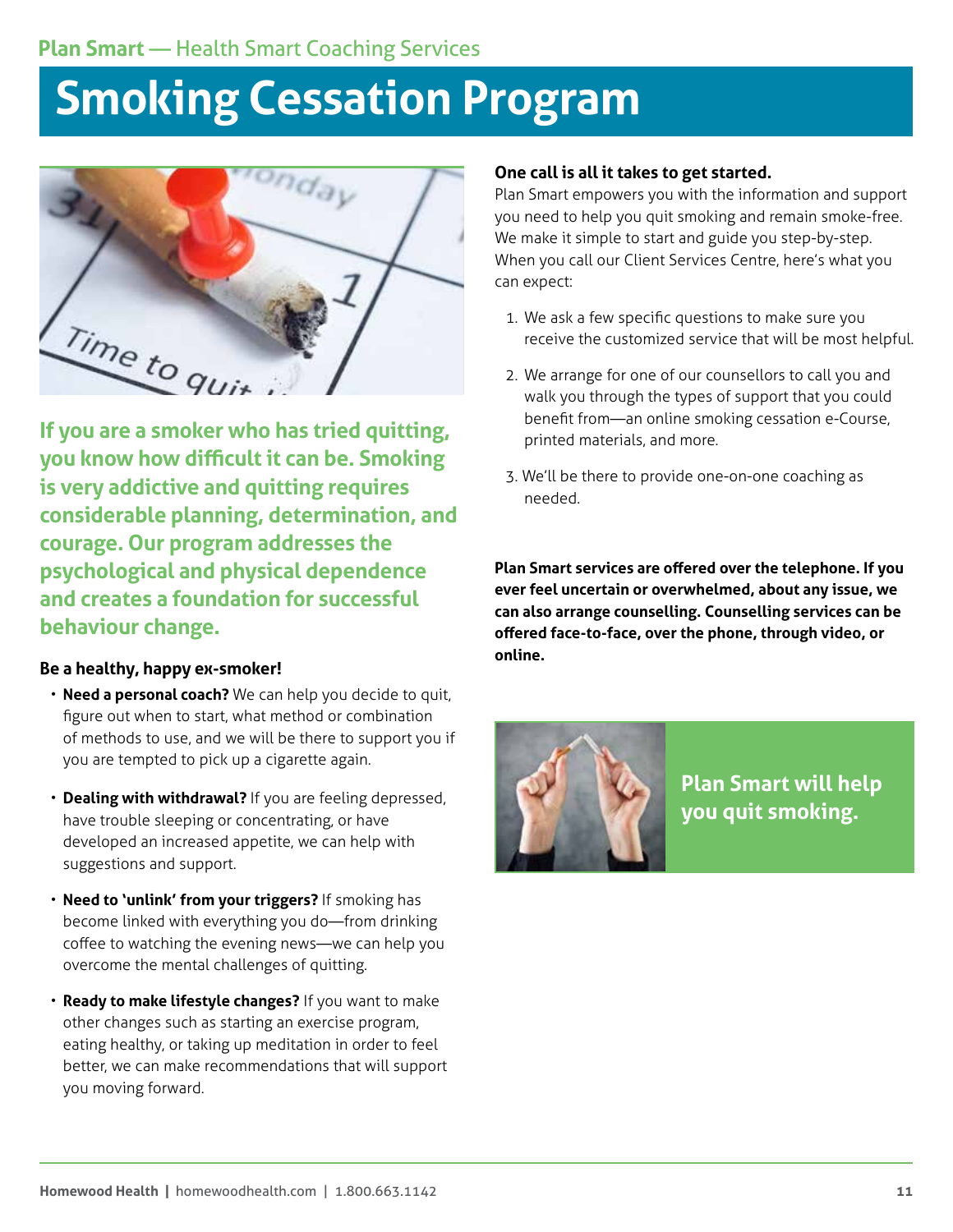# **Career Counselling**



**Ready to take your career to the next level…but not sure what that might look like? Working with a career specialist can help you identify and articulate your skills, aptitudes, values, personality traits, and interests as they relate to career choice. We help you with career planning that matches your goals.**

### **Be in the right job for you!**

- **Dealing with career-related problems or conflicts?** If you have a conflict with a co-worker or supervisor, getting professional advice on what to do can help.
- **Concerned about starting a new job?** Stepping into a new role or taking on a new responsibility at work? Our career counsellors can help you make a successful transition.
- **Struggling to manage your time effectively?** If you feel you are being pulled in all different directions and not accomplishing much, we can help you develop an effective time management system.
- **Want to advance your career?** We can help assess your skills and interests, determine good options for you, and put together an action plan.

## **One call is all it takes to get started.**

Plan Smart empowers you with the information and support you need to help you make your career more rewarding and successful. We make it simple to get started and guide you step-by-step. When you call our Client Services Centre, here's what you can expect:

- 1. We ask a few questions to make sure you receive the customized service that will be most helpful.
- 2. We arrange for one of our counsellors to call you and walk you through the types of support you could benefit from—online assessment tools, internet resources, printed materials, and more.
- 3. We'll be there to provide one-on-one coaching as needed.

**Plan Smart services are offered over the telephone. If you ever feel uncertain or overwhelmed, about any issue, we can also arrange counselling. Counselling services can be offered face-to-face, over the phone, through video, or online.**



**Plan Smart can help you overcome job hurdles and take your career to the next level.**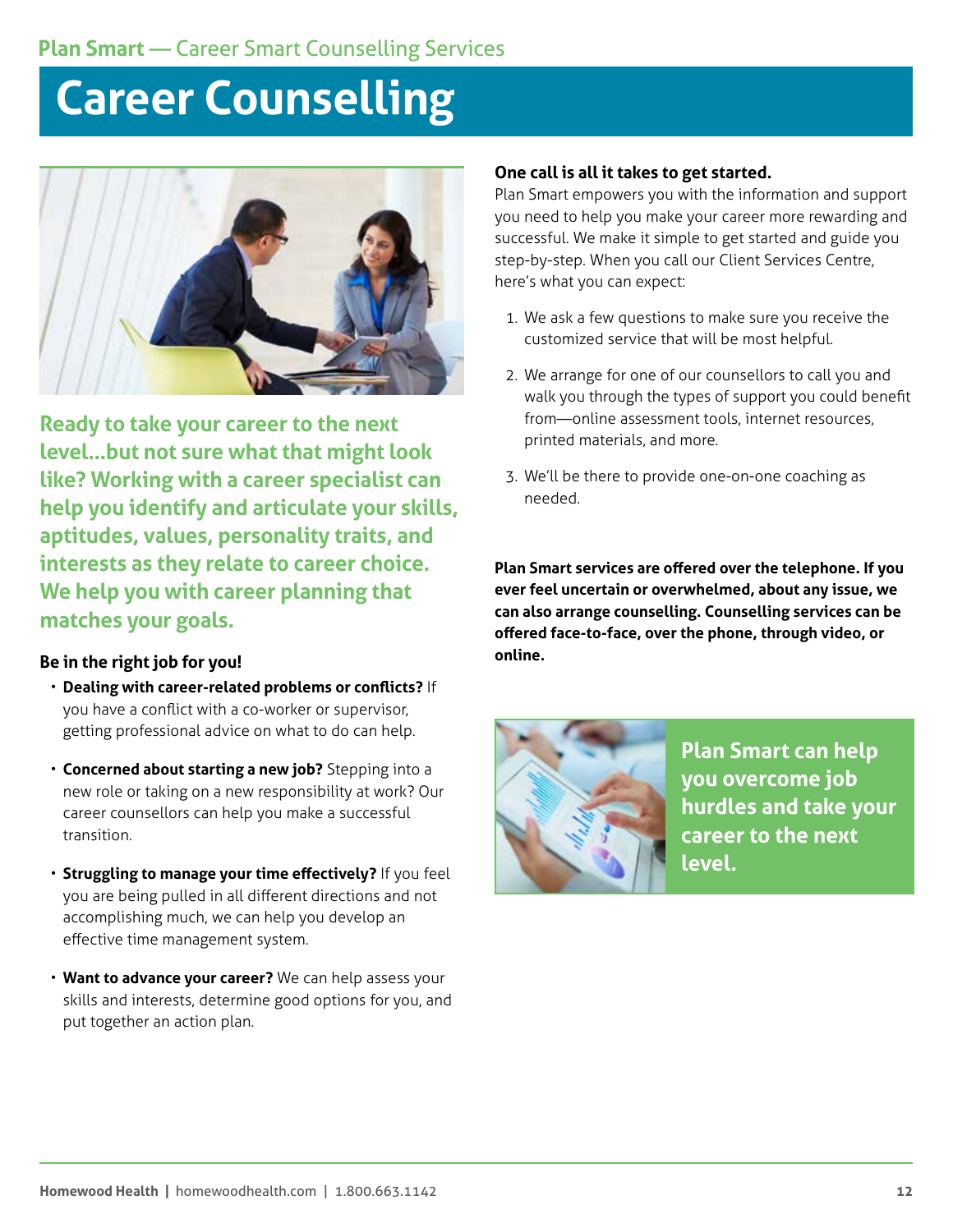# **Pre-Retirement Planning**



**Are you excited or apprehensive about retiring? Fortunately, with a little advanced planning, your retirement years can be everything you hoped for and more. We can help you get mentally, emotionally, and financially prepared.**

### **Be prepared for your retirement years!**

- **Is your retirement plan in place?** We can help you figure out what's important to you, set goals, and take action steps well in advance, so you can enjoy a satisfying and productive retirement.
- **Will your relationship remain strong in retirement?** We can help you prepare psychologically to make sure you'll have relationship security in retirement.
- **Can't decide whether or not to keep working?** We can help you sort through your options if you're thinking about launching a second career.
- **Want good physical and mental health in later years?** If you want to maintain good health, making changes now can make a big difference later on.

### **One call is all it takes to get started.**

Plan Smart empowers you with the information and support to help you prepare so you can enjoy your retirement years. We make it simple to get started and guide you step-bystep. When you call our Client Services Centre, here's what you can expect:

- 1. We ask a few questions to make sure you receive the customized service that will be most helpful.
- 2. We arrange for one of our retirement counsellors to call and walk you through the types of support you could benefit from—written materials, internet resources, financial software, printed materials, and more.
- 3. We'll be in touch with you as often as you need while you're using the materials, and help you build the confidence to solve your pre-retirement planning challenges.



**Plan Smart can help you make the most of your golden years.**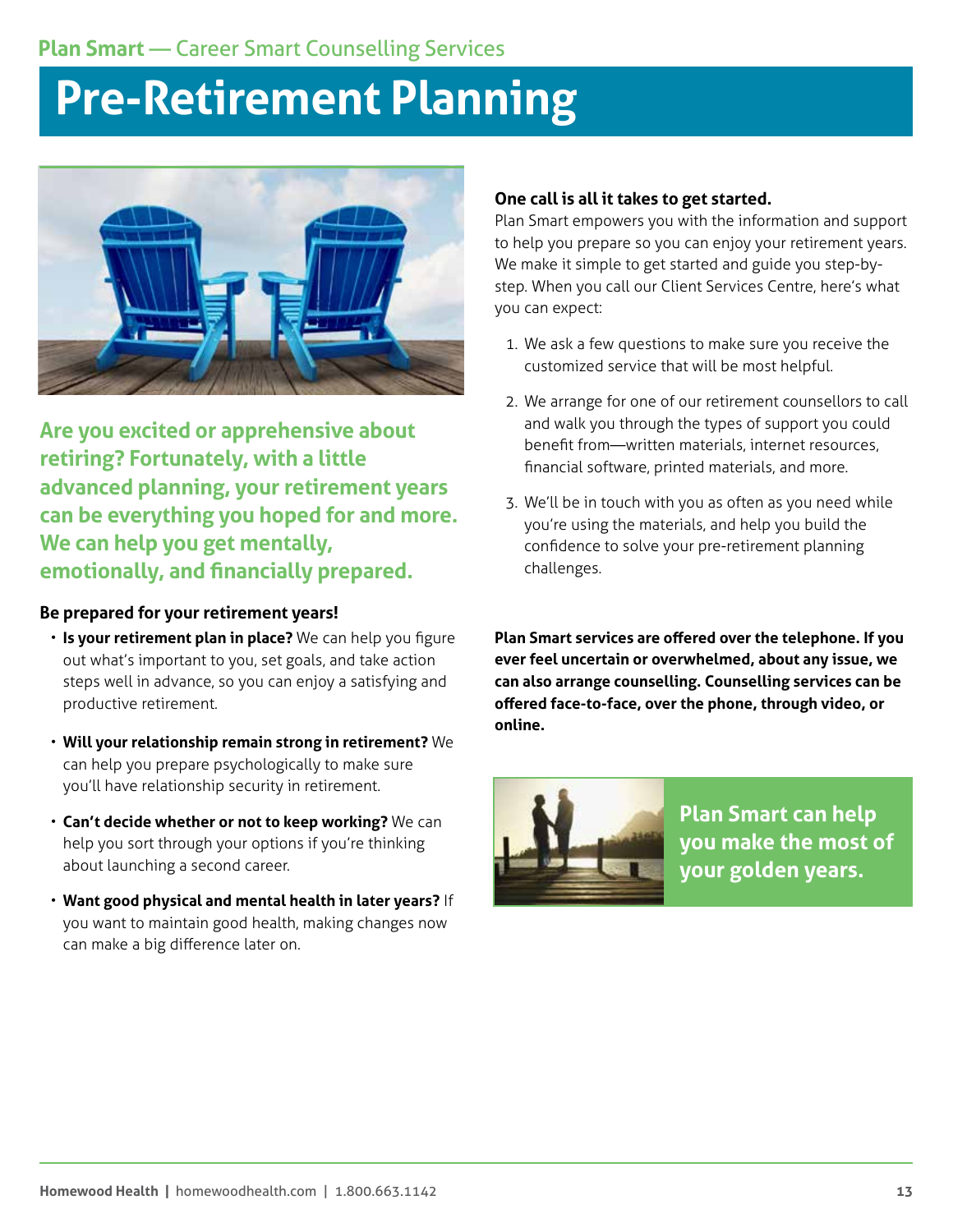# **Plan Smart** — Career Smart Counselling Services

# **Shift Worker Support**



**If you work at times outside of 7:00 a.m.- 6:00 p.m., then you know first-hand the challenge of fighting the body's natural wake-sleep pattern, and the strain shift work can put on your health, well-being, family, and social life. We can help you find solutions to your unique challenges.** 

### **Stay healthy and safe while working shifts!**

- **Not getting enough sleep?** We can help guide you through small changes to make a big difference.
- **Stressed out trying to manage family and social life?** We can help you develop strategies to manage your responsibilities and your health.
- **Frustrated family members?** If you are looking for ways to keep your family relationships harmonious, we can offer helpful tips and tools.
- **Are you a woman working shifts and caring for a family?** Female shift workers have almost three times the number of accidents as male shift workers. We can help you stay safe.

### **One call is all it takes to get started.**

Plan Smart empowers you with the information and support you need to help you make shift work a part of a healthy and rewarding personal and work life. We make it simple to get started and guide you step-by-step. When you call our Client Services Centre, here's what you can expect:

- 1. We ask a few specific questions to make sure you receive the customized service that will be most helpful.
- 2. We arrange for one of our counsellors to call you and walk you step-by-step through all the types of support that you could benefit from—internet resources, printed materials, and more.
- 3. We'll be in touch with you as often as you need while you're using the materials, and help you build the confidence to solve your work-life challenges.

**Plan Smart services are offered over the telephone. If you ever feel uncertain or overwhelmed, about any issue, we can also arrange counselling. Counselling services can be offered face-to-face, over the phone, through video, or online.** 



**Plan Smart can help you make shift work happier and safer.**